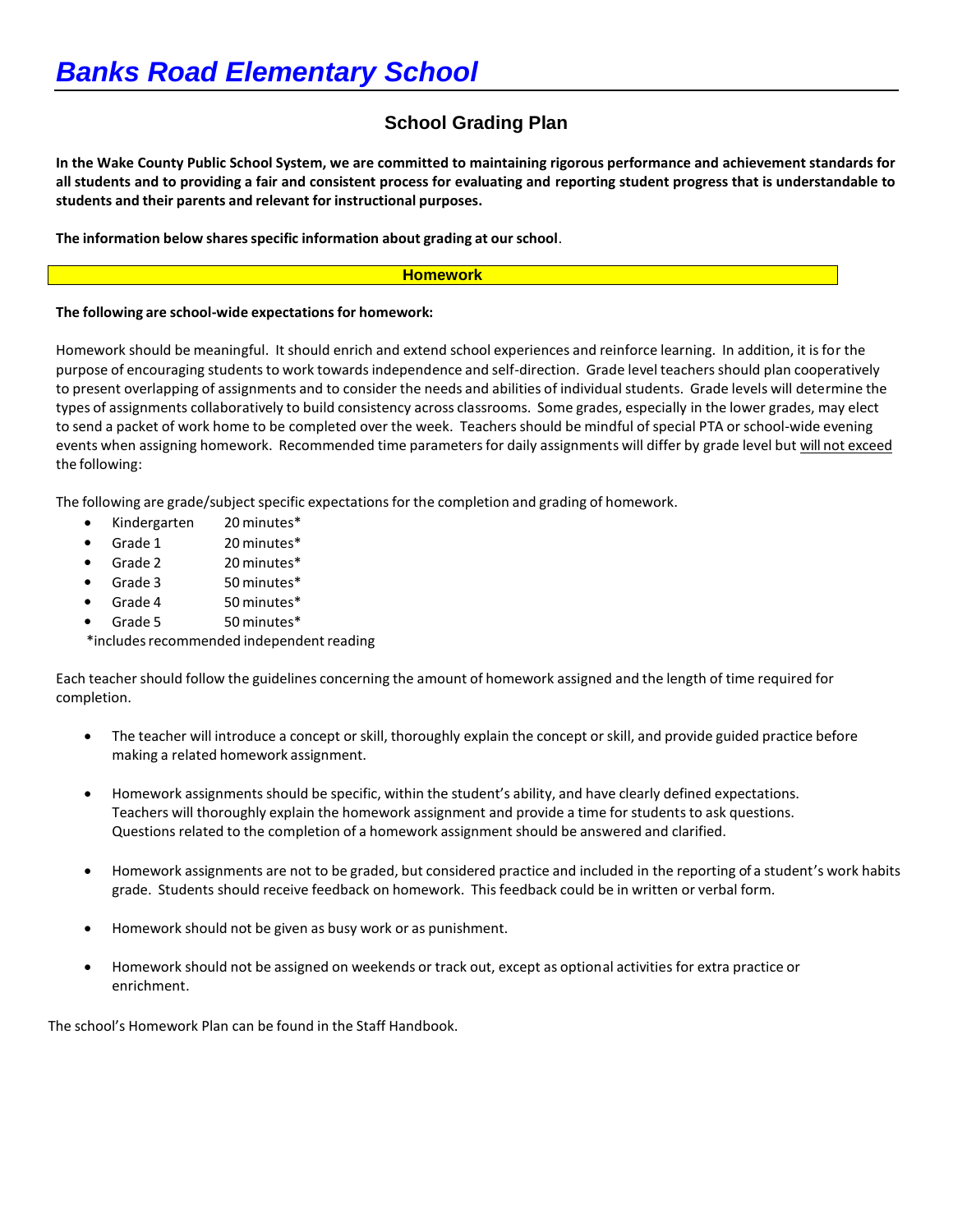#### **Classwork & Assessments**

## **The following are school-wide expectationsfor classwork and assessments:**

- Students should be actively engaged in classwork and grade level expectations should be consistent.
- There should be a variety of different assessments; benchmark, short formative assessments, observations, conferences, and quick check-ins.
- Grade levels need to identify, create, and discuss data from common assessments as a way to ensure consistent understanding of assignments and grading of assessments.

# **The following are grade/subjectspecific expectationsfor the completion and grading of classwork and assessments:**

- Teachers should use Wake County's grading rubric (see attached) and/or a common rubric that was created by the grade level when grading reading, writing, math and science/social studies.
- Every classwork assignment does not need a rubric/grade attached to it. Sometimes anecdotal notes are more informative. BRES practices will be consistent across grade levels.
- Grades will be entered into Powerschool consistently throughout the quarter. This will ensure the population of gradesfor the Interim and the Report Card.
- In grades K-2, classwork is used as an instructional tool that guides the teacher's instruction. Classwork is graded with anecdotal notes or marks of completion (P, P1, P2, P3, P4). Classwork can range from independent to partner and group work. The quality of classwork can impact the child's work habit grades.
- $\bullet$  In 3<sup>rd</sup> grade, students may have independent work, partner work, and also group projects. Depending on the assignment, classwork will either be graded using the Wake County rubric, or marked completed. In 3<sup>rd</sup> grade students often complete non-graded classwork for practice or review purposes. This work is completed with partners or the assistance of the teacher. The purpose of this work is NOT to determine if a child is meeting an objective, therefore it is not graded. Parents may see anecdotal notes or completion marks(P, P1, P2, P3, P4).
- $\bullet$  In 4<sup>th</sup> grade, students should complete their work independently, in a timely manner, and to the best of their ability. Graded work will come home in the data binder/folder every Friday. Parents need to sign all graded work and review it with their child.
- $\bullet$  In 5<sup>th</sup> grade classwork is used as both practice and is graded using the Wake County rubric.

## **Missed Work**

## **The following are school-wide expectationsfor missed work:**

- If the absence is approved in advance and/or if the work is assigned by the teacher in advance, all make-up work, including tests assigned for the day of return, is due upon the student's return to school. Teachers should use discretion and may make exceptions in the case of students whose excused absences were not planned in advance, were beyond the student's control, and the nature of which would not support make-up work the day of return
- If the make-up work has not been assigned in advance, for absences of one (1) to three (3) days, the student will have one day for each day absent. For absences exceeding three (3) days, the student may have two (2) days for each day absent to make up work. Special consideration will be given in the case of extended absences due to injury or chronic illness.

## **The following are grade/subjectspecific expectationsfor the completion and grading of missed work:**

- In K/1<sup>st</sup> grade, students are given missed work to complete at home when they return based on what was missed. The student is also encouraged to continue to read or practice pre-reading skills nightly.
- 2<sup>nd</sup> graders will be given missed work to complete at home. The work will be checked and returned to the student to review with the parent.
- $\bullet$  In 3<sup>rd</sup> grade if a student is unable to complete homework the assignment will be excused until the next day (or longer if needed). If a student is absent, work will be sent home and they can turn it in as soon as possible. If they are out one day, then they can return it the next day. If a student is out multiple days, extended time will be given to complete the assignments.
- In 4<sup>th</sup>/5<sup>th</sup> grade, if classwork is not complete by the due date, then it will be sent home to be completed independently. If a student is absent work will be given when the student arrives back to school.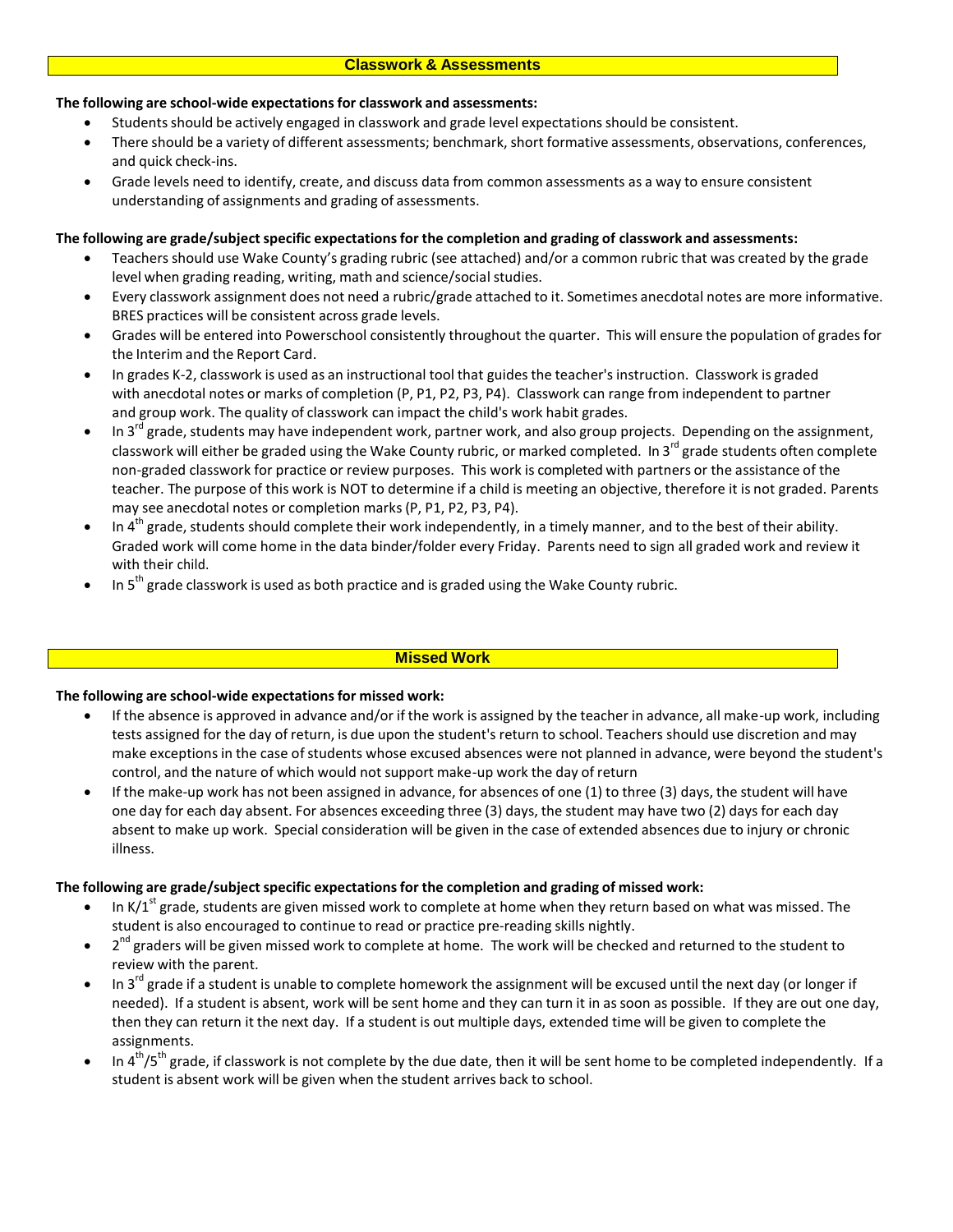#### **Prevention-Intervention Plan**

**Forstudents at risk of academic failure, our schoolseeksto provide a prevention/intervention system that promotes successful completion and mastery of work. Details of our plan are below.**

### **The following are school-wide expectationsfor how we support prevention-intervention efforts:**

- BOY data will be evaluated to determine student needs: mClass Data, summative assessments, teacher observations, report cards, retention, special services, Case 21, EOG's, Number Knowledge assessment, PEP's from the previous year, etc.
- Once we have triangulated all of our student data, including teacher classroom observation, a best service meeting will be held and ESL, administration, CCR, interventionists and all other stake holders will determine what service will best meet the student's needs. Students identified as needing intervention will be discussed and documented during PLTsto ensure all students not achieving at benchmark are reviewed and the target learning focusis updated and/or modified. New students arriving throughout the school year who demonstrate a need as evidenced by the above assessments will be discussed at PLTs and documented on the Data Capture form. Students will exit intervention when benchmark is achieved and/or adequate progress has been made as documented from data sources.

## **The following are grade/subjectspecific expectationsfor prevention and intervention:**

- Kindergarten consistently meets to discuss all students. The instructional assistants, one on one teaching, and strategy groups are used during CIE (team time) acrossthe grade level to help meet the needs of students.
- In 1<sup>st</sup>/2<sup>nd</sup> grade, students who are at risk are progressed monitored based on the intervention stated in the child's IEP/PEP. Teachers work together to develop strategiesto make progressin the area of risk. Teachers used common assessments and universal assessments to determine instructional needs of students and to form student intervention and enrichment groups during CIE (team time.)
- $\bullet$  In 3<sup>rd</sup> grade, assessments, classwork, and observations will be used to identify target areas for small group instruction. Students are grouped among the grade level for reading, and are grouped by levels for math instruction in their homeroom.
- $\bullet$  In 4<sup>th</sup> grade, students who are at risk are progressed monitored based on the intervention stated in the child's IEP/PEP. Teachers work together to develop strategiesto make progress in the area of risk. Teachers used common assessments and universal assessments to determine instructional needs of students and to form student intervention and enrichment groups during CIE (team time.) An instructional plan is developed every three weeks, teaching assignments and students groups are determined. Planning for CIE including identification of resources and the creation of materials or resources for consistent use acrossthe grade level are identified or created by the team during PLTs.
- $\bullet$  In 5<sup>th</sup> grade, students who are at risk are progress monitored based on the intervention stated in the child's IEP/PEP. Teachers work together to develop strategiesto improve the area of risk. Students are progress monitored based on instructional needs.

#### **Extra Credit**

Extra credit is offered at the professional learning team's discretion. Where it is offered, extra credit opportunitiesto enhance grades must be connected to learning outcomes and consistent within PLTs.